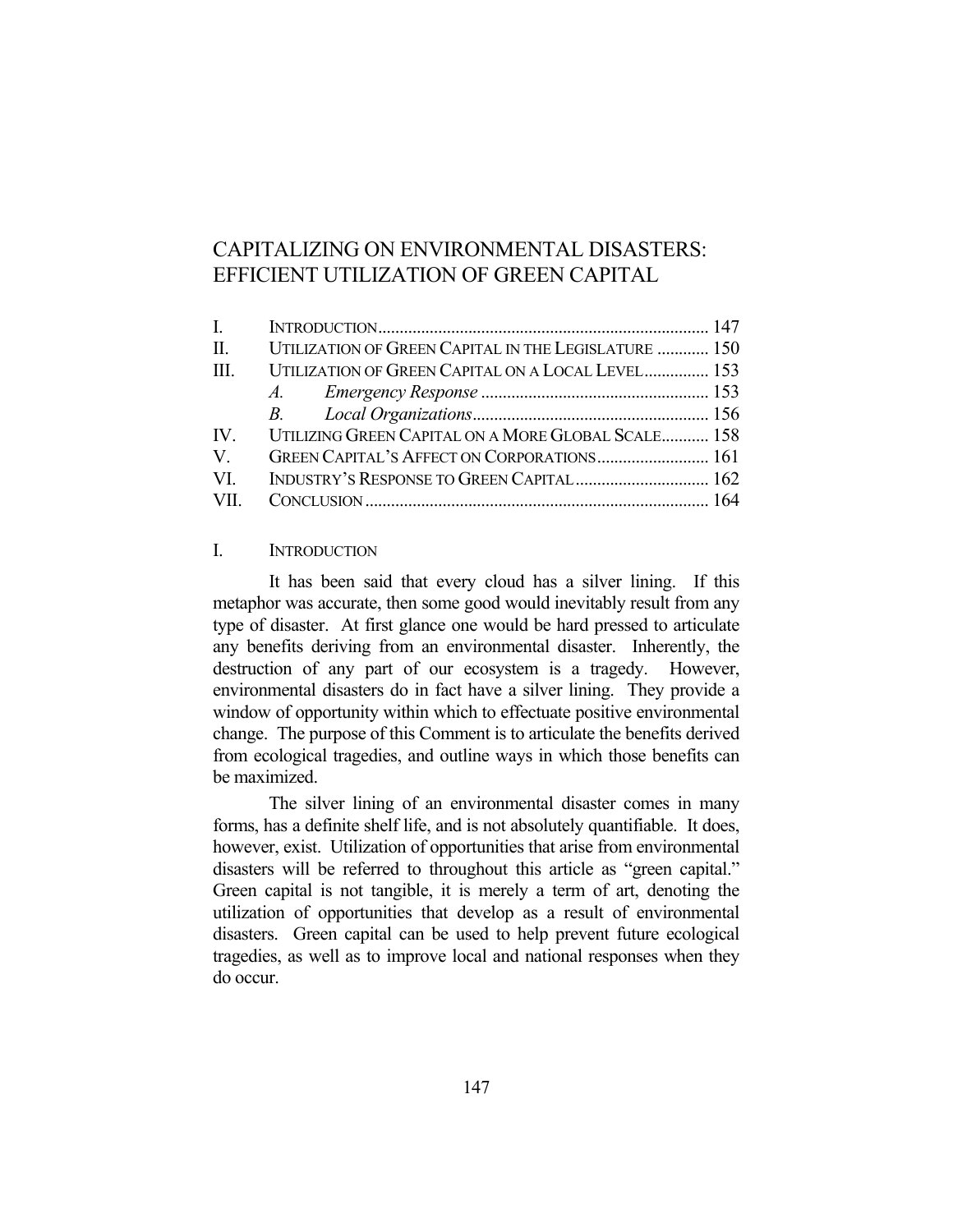This Comment is in no way intended to condone eco-terrorism.<sup>1</sup> If green capital generated from environmental disasters provides environmentalists with sufficient ammunition to achieve positive environmental change, some might argue that it would be efficient for environmental activists to instigate disasters, banking on the green capital generated as a result. Regardless of the opportunities derived from ecological disasters, it is absurd to condone the destruction of any part of the ecosystem even for a supposed greater good.

 However, given that environmental disasters are inevitably going to occur, environmental groups should be prepared to react in a way that will provide for an efficient use of the green capital generated. This Comment outlines the different ways in which green capital can be used to further environmental goals. Not all methods are effective in every situation, and not all parties should utilize green capital in the same way. The purpose of highlighting alternative approaches is to provide the reader with a proactive plan which emphasizes the most efficient utilization options for a particular type of organization.

 Throughout this Comment reference will be made to the Exxon Valdez disaster, which resulted in over 11 million gallons of raw crude spilling into Prince William Sound's environmentally rich waterways.<sup>2</sup> The Valdez spill is considered one of the nation's worst environmental disasters,3 and provides numerous examples of different types of green capital utilization. The Valdez spill uncovered and thrust into the limelight a number of shortcomings in existing legislation, response efforts, funding, prevention, and liability.

 Utilization of green capital in the aftermath of an ecological tragedy provides an effective means for realizing positive change. It was easy for the environmental community to rally around a disaster the magnitude of Valdez. Unfortunately, green capital generated from any environmental disaster, even enormous ones, has a definite shelf life.4

 <sup>1.</sup> An individual would be considered an eco-terrorist if he/she consciously caused an environmental disaster for the sole purpose of generating green capital.

 <sup>2.</sup> Prince William Sound is considered one of the world's most pristine waterways. 135 CONG.REC. H1015 (daily ed. April 11, 1989) (statement of Rep. McDermott).

 <sup>3.</sup> *Transcripts Show Confusion in the 1989 Oil Spill*, N.Y.TIMES, Nov. 19, 1992, at A21.

 <sup>4.</sup> Telephone Interview with Ms. Dorothy Smith, Greenpeace representative (Feb. 2, 1995). Ms. Smith was interviewed in order to ascertain how large environmental organizations respond to environmental disasters. According to Ms. Smith, "it's only five years after the spill, and people are not listening anymore." *Id.*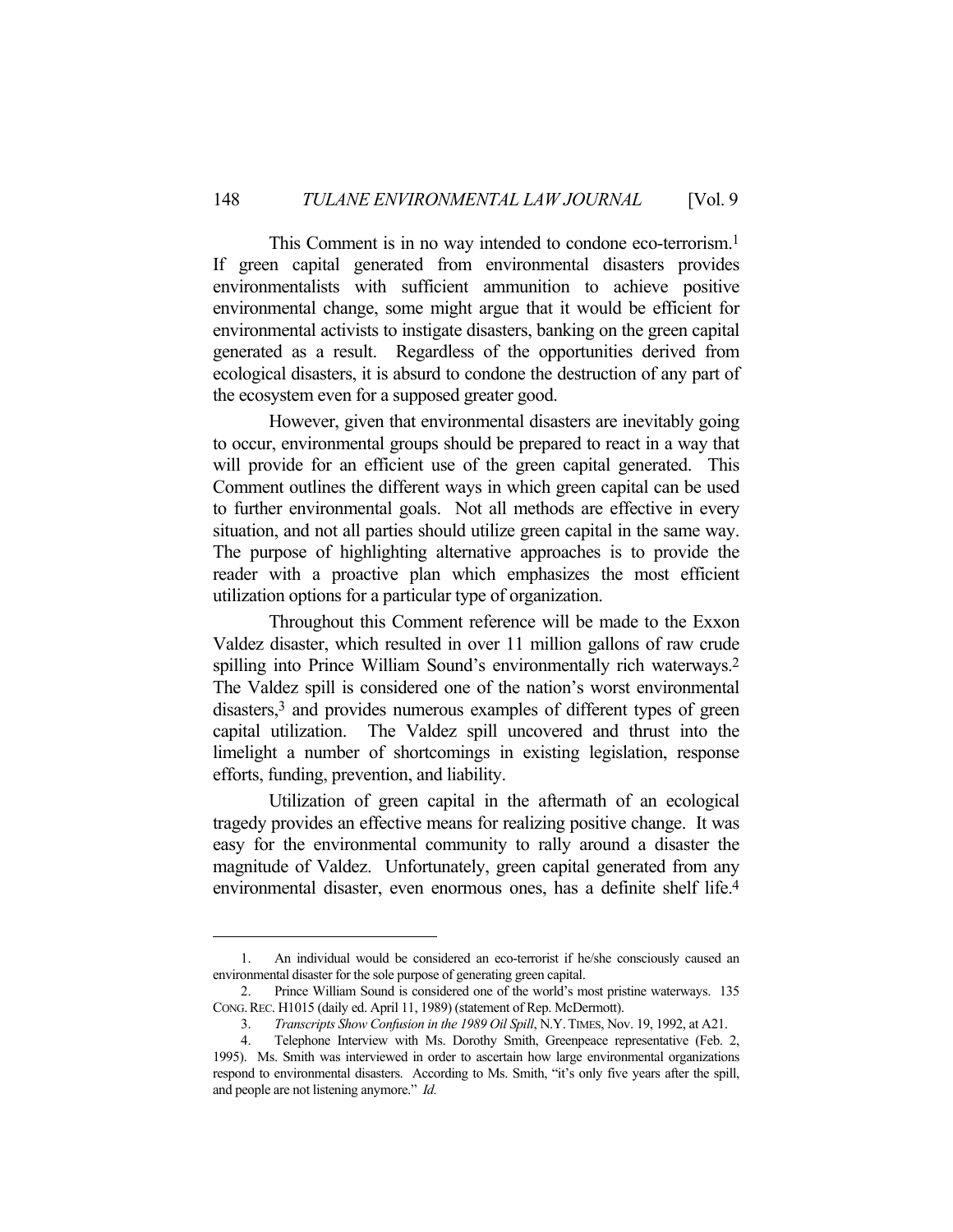This reality poses a number of problems for the environmental movement.

 It is of the utmost importance that people realize green capital is ephemeral. As public interest wanes, industry moves in and tries to undo much of what environmentalists achieved in the aftermath of the environmental disaster.<sup>5</sup> Industry goals are long term, and they can afford to wait until green capital runs out before retaking control of a situation. "Peoples' interests, on the other hand, have a short half life."6

 Environmentalists are aware of this problem and attempted to counter it in new ways after the Valdez spill. According to Rick Steiner, Marine Advisor for Prince William Sound, "we have to stop with this ambulance chaser mentality, here one day gone the next, and work towards maintaining a level of involvement that will encourage environmentally safe ideologies throughout the industry."7

 In a democracy, the most important thing to do is to get people involved for the long haul. "For the environmental community to get involved *now* and stay involved is in orders of magnitude more important than responding to a disaster after it occurs."8 Larger, national environmental groups with a more global agenda have a better chance of maintaining long-term participant interest.

 With regard to the Exxon Valdez, complacency on a local level, both by the oil industry and the citizenry, resulted in an avoidable environmental disaster. Currently, national environmental complacency may cause a reversal in the benefits derived from that tragedy. Although the utilization of green capital is quite effective in generating proenvironmental change, unless people are willing to commit for the long haul, much of what was gained will be lost. In addition to setting out alternative green capital utilization techniques and ways to prolong green

 <sup>5. &</sup>quot;Once public interest wanes, industry starts chipping away at the progress gained by environmentalists." Telephone Interview with Ricki Ott, President of the now-defunct Oil Reform Alliance (Feb. 2, 1995). In the wake of the Valdez spill Ms. Ott formed a local coalition in order to effectuate positive environmental reform for the State of Alaska.

 <sup>6.</sup> Telephone Interview with Dr. H. Wenk, an appointee to the Exxon Valdez Commission (Feb. 8, 1995). Dr. Wenk has been working in the field of marine safety since 1941. He was assigned to a special task force which investigated the Exxon Valdez spill.

 <sup>7.</sup> Telephone Interview with Rick Steiner, marine advisor for Prince William Sound (Feb. 6, 1995). Mr. Steiner was able to provide information with regard to the difficulty in effectuating positive environmental reform on a local level prior to the Valdez spill.

 <sup>8.</sup> Steiner, *supra* note 7.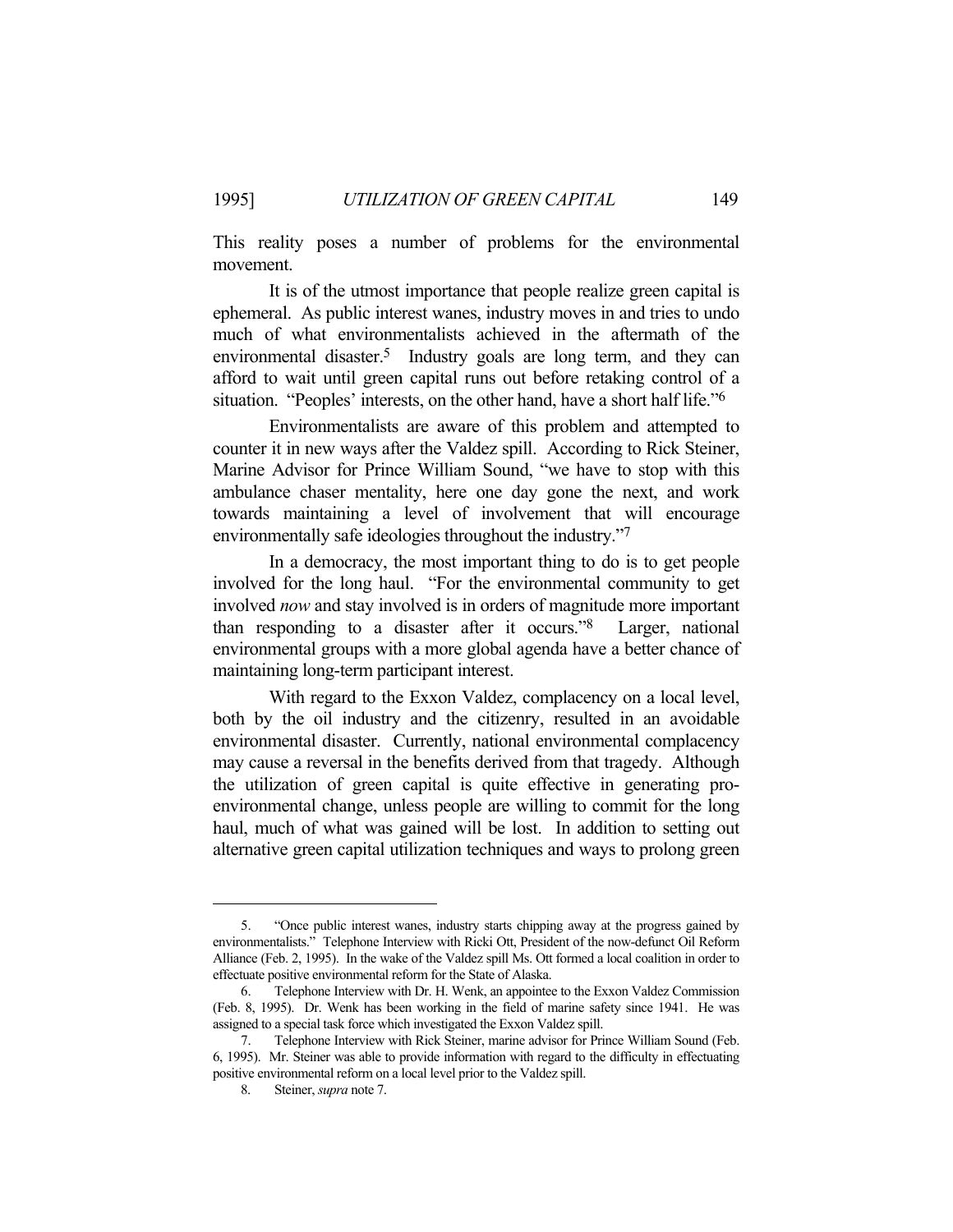capital utilization, this Comment reveals some of the tactics industry uses to counter environmental gains achieved after a disaster.

#### II. UTILIZATION OF GREEN CAPITAL IN THE LEGISLATURE

 Green capital is extremely useful in effectuating legislative reform. Numerous statutes protecting the environment have been enacted in response to environmental disasters.9 In fact, the increased ability of pro-environment legislators and environmental groups to push through environmental friendly legislation in the aftermath of an ecological disaster is one form of efficient green capital utilization.<sup>10</sup>

 It is undisputed that the Exxon Valdez spill served as a vital component in the passage of the Oil Pollution Act of 1990 (Act). 11 Prior to the spill, many would agree that the influential power of the oil industry in Washington was far greater than that of environmental lobbyists. However, green capital generated from the spill was powerful enough to push comprehensive oil spill legislation through both houses of Congress. "The Exxon tragedy finally provided the necessary catalyst for resolution of congressional differences and passage of a comprehensive bill."12

 The spill "galvanized public support behind legislation to assure that future oil spills are minimized, that effective responses are made to those that do occur, and that responsible parties pay for damages and are subject to severe penalties."<sup>13</sup> The Act was considered "possibly the harshest action Congress ha[d] ever taken against the domestic energy

The Love Canal incident prompted Superfund legislation. The enactment of CERCLA legislation, the Clean Air Act and Clean Water Act can also be largely attributed to environmental disasters.

 <sup>10.</sup> The Exxon Valdez spill was responsible for the enactment of oil spill legislation that had been log-jammed in Congress for over three years. According to Jim Young, a lobbyist with the Sierra Club, the ability of environmental groups to push through "green" legislation increased substantially after the spill. Telephone Interview with Jim Young, lobbyist with the Sierra Club (Mar. 8, 1991). Mr. Young was able to describe the effects the Valdez spill had in Washington.

 <sup>11.</sup> Oil Pollution Act of 1990, Pub. L. No. 101-380, § 5002(d), 104 Stat. 546. Public and internal outrage from the Valdez incident motivated both the House and Senate to pass comprehensive oil spill liability legislation, ending over fifteen years of political infighting and logjamming. George Hager*, Panel's Oil Spill Liability Bill to Pre-empt State Law*, CONGRESSIONAL QUARTERLY, May 27, 1989, at p. 1250. The President signed the Oil Pollution Act of 1990 into law fourteen days after unanimous House and Senate approval. *Id.*

 <sup>12.</sup> Elizabeth R. Millard, *Anatomy of an Oil Spill: The Exxon Valdez and the Oil Pollution Act of 1990*, 18 SETON HALL LEGIS.J. 331, 346 (1993).

 <sup>13.</sup> Russell V. Randle, *The Oil Pollution Act of 1990: Its Provisions, Intent, and Effects*, 21 ENVT'L.L.REP.(ENVT'L.L.INST.) 10,119, 10,119 (1991).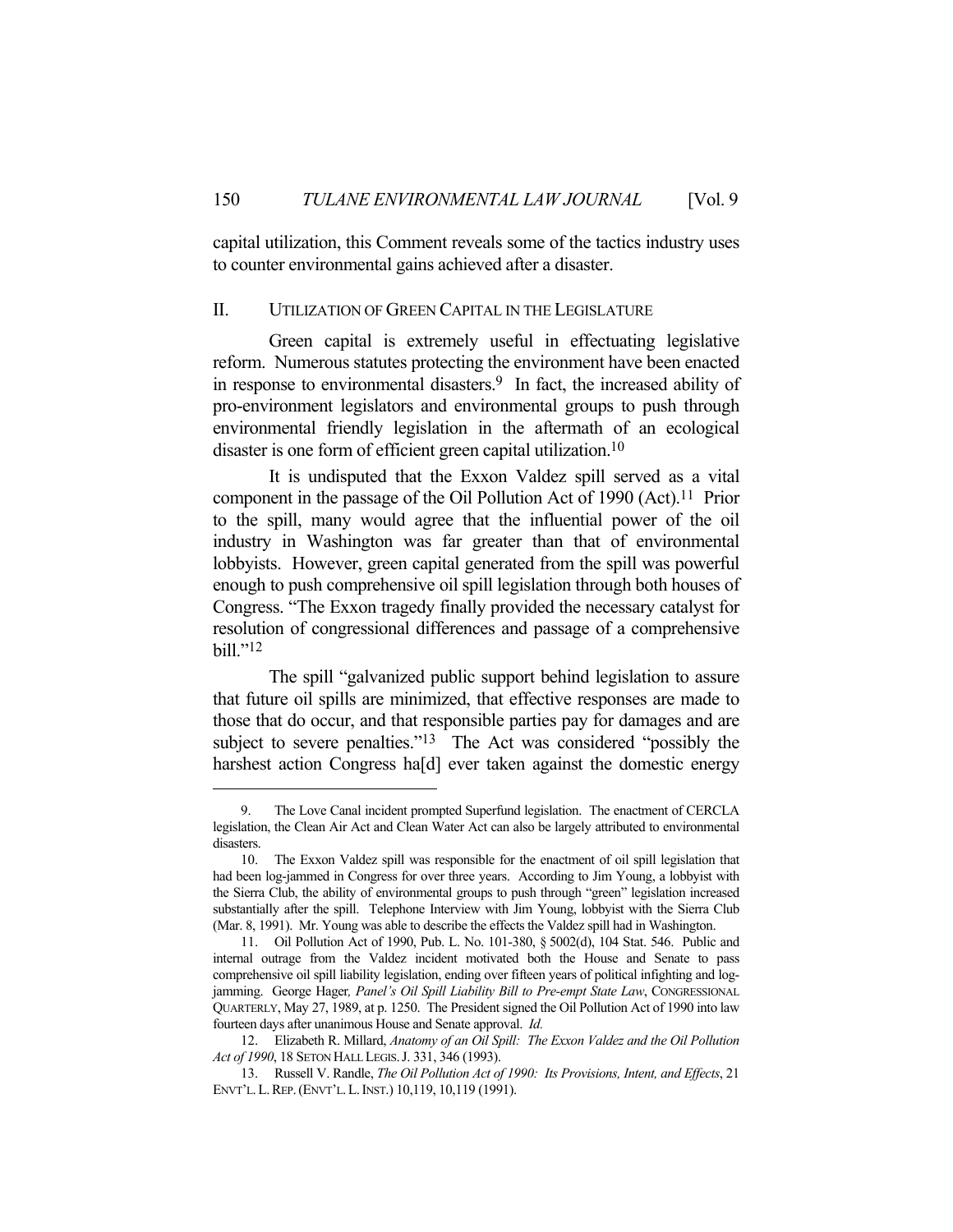industry, and one of the most far-reaching environmental-protection bills  $\ldots$ " of the time.<sup>14</sup>

 A sense of emergency is generated when environmental disasters occur. There is a common belief that something must be done immediately, in order to prevent such a tragedy from repeating itself. Capitalizing on this sense of urgency is a form of green capital utilization. After the Valdez spill, many thought that the most effective way to curb future oil spills was to enact comprehensive oil spill legislation. The Act is considered by many to be the "legislative response" to the spill.15

 Many different green capital utilization techniques were employed by environmental proponents in order to guarantee passage of the Act. One technique, previously used by the oil industry to sway legislators in their favor, was the distribution of promotional video tapes. After the Valdez spill, many environmental groups joined the visual awareness bandwagon in hopes of effectuating change in Congress. The impacts of the spill were especially graphic. Video tapes of news coverage generated immediately after the Exxon spill were sent to representatives in Congress, and helped environmental concerns by countering oil industry videos.

 Children also provide a very effective conduit for green capital utilization. After the Valdez spill a fifth grade class in Alameda, California, wrote to its Congressman, expressing concerns for the environment.16 Congressman George Miller read some of those letters on the floor of the House of Representatives in an effort to gain support for the Oil Pollution Act of 1990.17 The Congressman used the spill to

 <sup>14.</sup> Phil Kuntz, *Oil Pollution Cleanup Bill Is Set for Final Hurdle*, CONGRESSIONAL QUARTERLY, Aug. 4, 1990, at 2504. Primary elements of the bill include: a comprehensive Federal liability scheme, a \$1 billion unified federal fund for cleanup costs, and a mandatory worst case scenario scheme, requiring oil companies to generate contingency plans capable of cleaning up a "worst case" oil spill, which is defined as the loss of a vessel's entire cargo in adverse weather conditions, and prevention and oil tanker safety standard requirements. *Oil Pollution Act of 1990, supra* note 11, at Title IV.

 <sup>15.</sup> Randle, *supra* note 13, at 10,119.

 <sup>16. 135</sup> CONG.REC. E1712-13 (daily ed. May 16, 1989) (statement of Rep. Miller).

 <sup>17.</sup> *Id.* The following is a excerpt from Rep. George Miller's remarks:

I believe these [5th grade] students typify the feelings of children everywhere. They show great sensitivity to the environment, and they're extremely perceptive . . . I take their comments seriously, and I don't want to let these kids down. They are putting their trust in us to find solutions to this problem and to make sure the environment and our natural resources are protected. We have to do the best we can to meet that trust.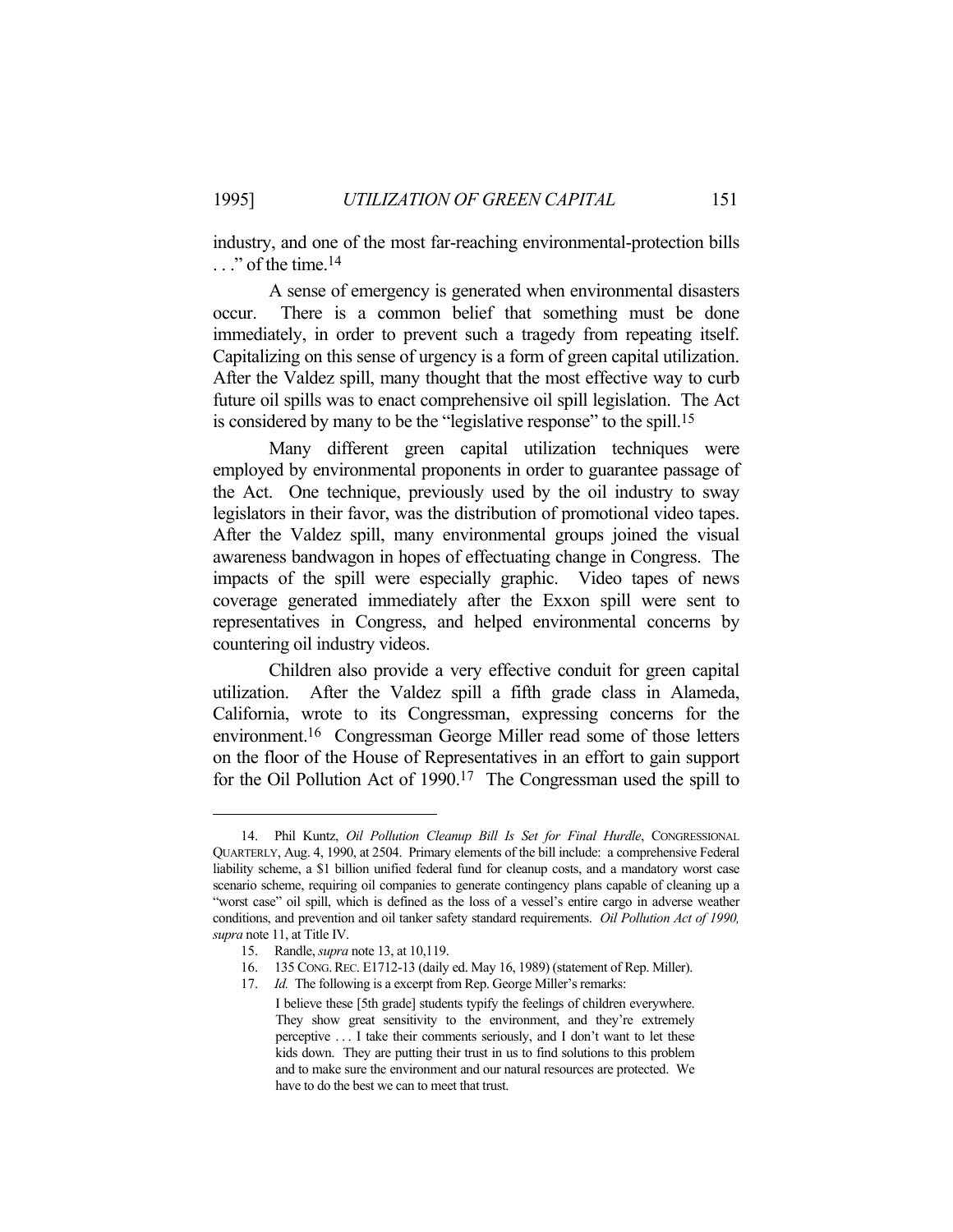promote the Act and emphasized the importance of preserving the environment for future generations.

 A significant area of concern for environmentalists should be the implementation of laws enacted as a result of green capital utilization. There is a general misconception that the fight is won once environmentally sound legislation is enacted. However, this notion couldn't be farther from the truth.<sup>18</sup> For example, over five years have passed since the Valdez spill, yet only one-third of the Act has been implemented.19 "There is high viscosity in the implementation of the Oil Pollution Act of 1990, and environmental laws in general."20

 To counter this problem, environmental groups need to stay involved throughout the implementation process. Otherwise, much of what they have worked for might never come to fruition. It is also important to note that political ideology in Washington has shifted. Many environmentalists are concerned that the Republican Congress will place the Oil Pollution Act of 1990 on the chopping block and remove much of its bite.21

 A number of legislators used green capital generated from the Valdez spill to promote a broader platform of energy conservation. Two and a half weeks after the Valdez incident, a special order was arranged in the House of Representatives, during which legislators were allowed to speak on issues regarding the spill.<sup>22</sup> This special order, in and of itself, is indicative of the effect green capital had on the federal government. Some representatives used this special session as an opportunity to discuss the broader problem of future energy sources.<sup>23</sup> According to Representative Torres, "now is the time, in light of Three Mile Island, global warming, acid rain, and the Exxon Valdez Spill to get serious about energy conservation."24 Representative Clement used this opportunity to push for nuclear energy, as an "economically viable option

*Id.*

 <sup>18.</sup> Dr. Wenk, *supra* note 6.

 <sup>19.</sup> *Id.*

 <sup>20.</sup> *Id.*

 <sup>21.</sup> Telephone Interview with Anne Roce, Representative of Trustees for Alaska (Jan. 27, 1995). Ms. Roce provided background information on Alyeska and the Oil Pollution Act of 1990.

 <sup>22. 135</sup> CONG.REC.H1015 (daily ed. April 11, 1989) (statement of Rep. Eckart).

 <sup>23.</sup> *Id.*

 <sup>24.</sup> *Id.* at H1021. Representative Torres than articulated the need to develop "extensive energy conservation measures [including] wind energy, biomass, solar energy, fuel efficiency, and anything else brilliant minds can think up." *Id.*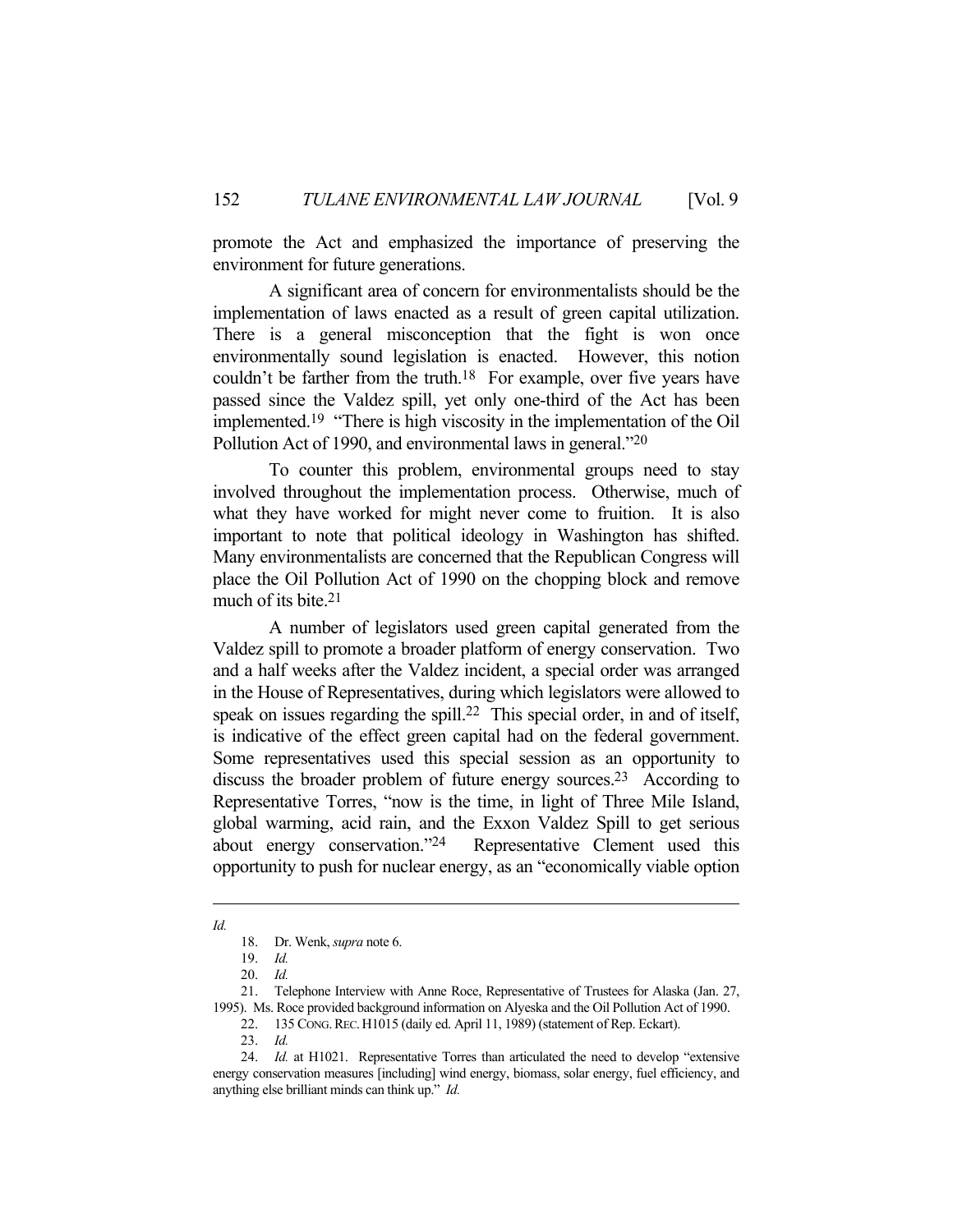to meet our future energy needs."25 Nuclear power comes with its own environmental concerns. It is notable that not all users of green capital are necessarily environmental proponents.

## III. UTILIZATION OF GREEN CAPITAL ON A LOCAL LEVEL

 Although large ecological tragedies have national and sometimes even global effects, local communities directly impacted by a disaster are typically hardest hit. Green capital utilization techniques differ depending on how the user was affected by a disaster. Goals of green capital manipulators also vary.

 When an environmental disaster occurs, local communities affected should focus attention on specific goals that benefit their locale. For example, after the Exxon Valdez spill much emphasis was placed on revamping Alyeska,<sup>26</sup> enacting stringent state oil spill laws, and seeking compensation for damage incurred. In general, local communities impacted by an environmental disaster should direct green capital utilization on a micro-level.

 Concentrating all attention on a few local goals increases the potential for achieving those goals. However, once success is realized, community sentiment may move on to other concerns. Consequently, the shelf life of green capital is shorter for local communities than it is for organizations that use green capital to support a more global agenda.

## *A. Emergency Response*

 It is unfortunate that it took an accident such as the Valdez for Alyeska and the rest of America to realize the real life consequences of emergency response complacency. The spill illustrated the ineptitude of Alyeska's response mechanism. However, green capital generated from the spill enabled local communities to effectuate positive change.

 The ability to contain an oil spill within the first few hours is crucial. A reconstruction of the Exxon Valdez spill, and its aftermath, "shows that much of the 10 million or so gallons of oil now fouling Alaska's shorelines and coastal waters could have been confined" in the

 <sup>25.</sup> *Id.*

 <sup>26.</sup> Alyeska is a company created and funded by a consortium of oil companies which was intended to provide a first line of defense in case of an oil spill in Alaska.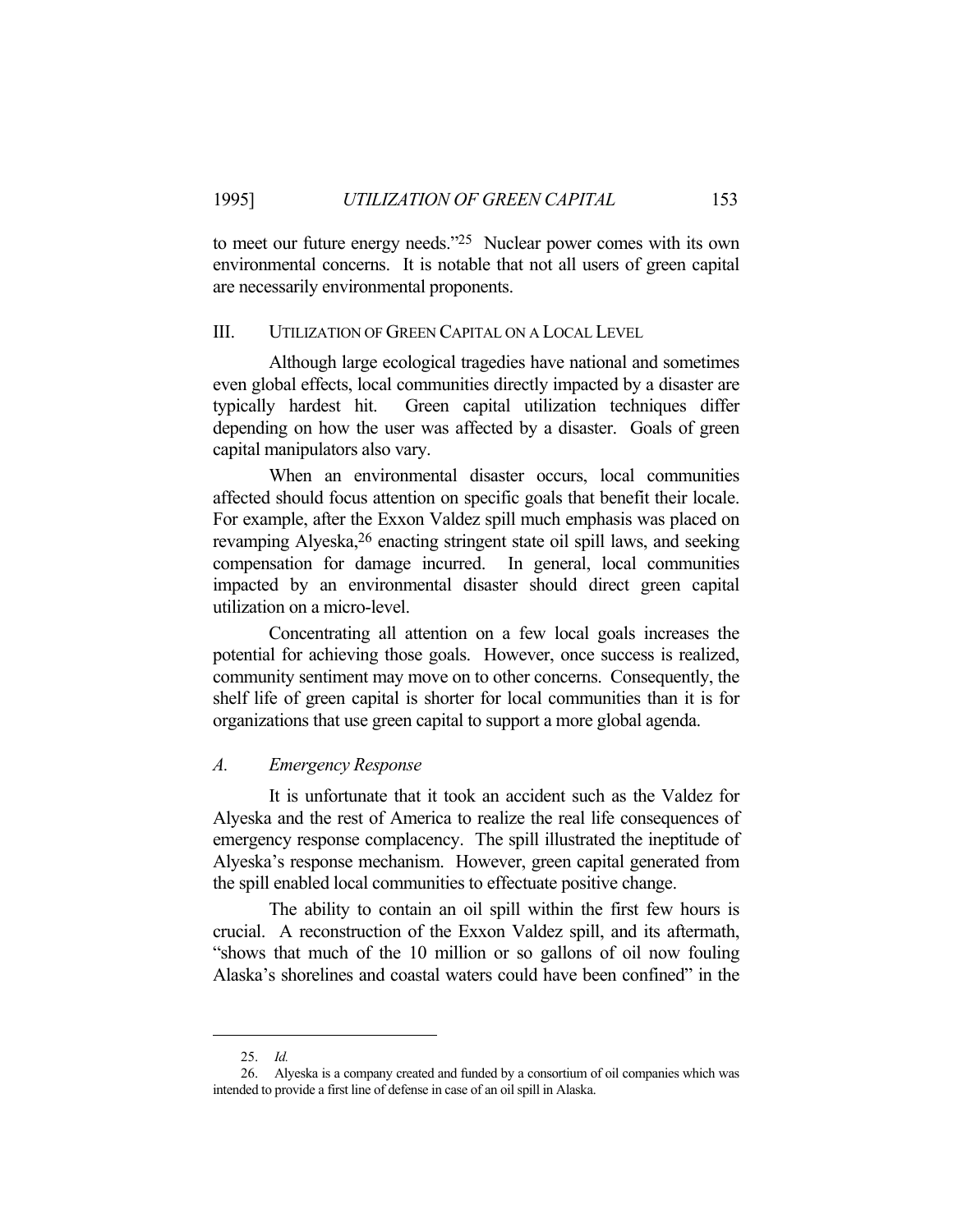hours immediately following the spill.<sup>27</sup> The Valdez disaster made it quite apparent that "current levels of oil spill prevention, preparedness and response were not adequate for such a major spill."28

 Part of the problem was that Alyeska underestimated the potential for a major spill.29 In fact, prior to the spill Alyeska had been cutting back significantly on oil spill response capabilities.<sup>30</sup> In 1981, the oil industry decided to disband a twenty-member oil response team whose purpose was to provide immediate around-the-clock response to spills in Prince William Sound.<sup>31</sup> Oil company officials received only modest reaction to this decision. In response, they stated that "a full time team wasn't necessary and would be a waste."<sup>32</sup> Oil company representatives responded to critics of this measure by maintaining that any spill in Prince William Sound would be contained within five hours.<sup>33</sup> Although this bold assertion proved faulty just a few months prior to the Valdez spill,34 Alyeska chose a course of continued indifference. The oil

 <sup>27.</sup> Richard Witkin, et al., *How the Oil Spilled and Spread: Delay and Confusion Off Alaska*, N.Y.TIMES, Apr. 16, 1989, at 1-1.

 <sup>28.</sup> H.R. REP. NO. 242, 101st Cong., 1st Sess., pt. 1, at 28 (1989). Emergency contingency plans are required for many environmental hazardous activities. According to Alyeska contingency plans, any large spill was to be contained within the first five hours of an accident. *Exxon Oil Spill*, pt. 2: Hearing before the Senate Commerce, Science and Transportation Comm., 101st Cong., 1st Sess. at 163 (1989). In actuality, the first full emergency crew did not even arrive at Prince William Sound until more than 14 hours after the vessel struck Bligh Reef, and "the crippled 987-foot-long ship was not surrounded by floating oil containment booms for another 21 hours." Witkin, *supra* note 27 at 1-1.

 <sup>29.</sup> According to Alyeska's oil spill contingency plan for Prince William Sound, the likelihood of a spill of 200,000 barrels of oil was once in every 241 years. Their statistical studies further showed that a spill of more than 1,000-2,000 barrels was highly unlikely. *Exxon Oil Spill*, s*upra* note 28 at 162. Regardless of Alyeska's estimates, the point is that spills can and will occur.

 <sup>30.</sup> Alyeska's contingency plan used to include oil spill response personnel who were on call 24 hours a day and seven days a week, in order to effectuate an immediate response. Witkin, *supra* note 27 at 1-1. However, in the early 1980s these teams of response experts and their equipment were disbanded in order to save money. Keith Schneider, *Under Oil's Powerful Spell, Alaska Was Off Guard,* N.Y.TIMES, Apr. 2, 1989, at A1.

 <sup>31.</sup> Schneider, *supra* note 30.

 <sup>32.</sup> *Id.*

 <sup>33.</sup> *Id.*

 <sup>34.</sup> George J. Church, *The Big Spill Bred from Complacency; the Valdez Fiasco Goes from Bad to Worse to Worst Possible,* TIME, Apr. 10, 1989, at 40. "Lulled by almost twelve years of oil shipping through Valdez without a major accident, Alyeska let its old equipment run down to the point that it was taxed to the limit when it cleaned up a small spill of a mere 1,500 bbl. in January." *Id.*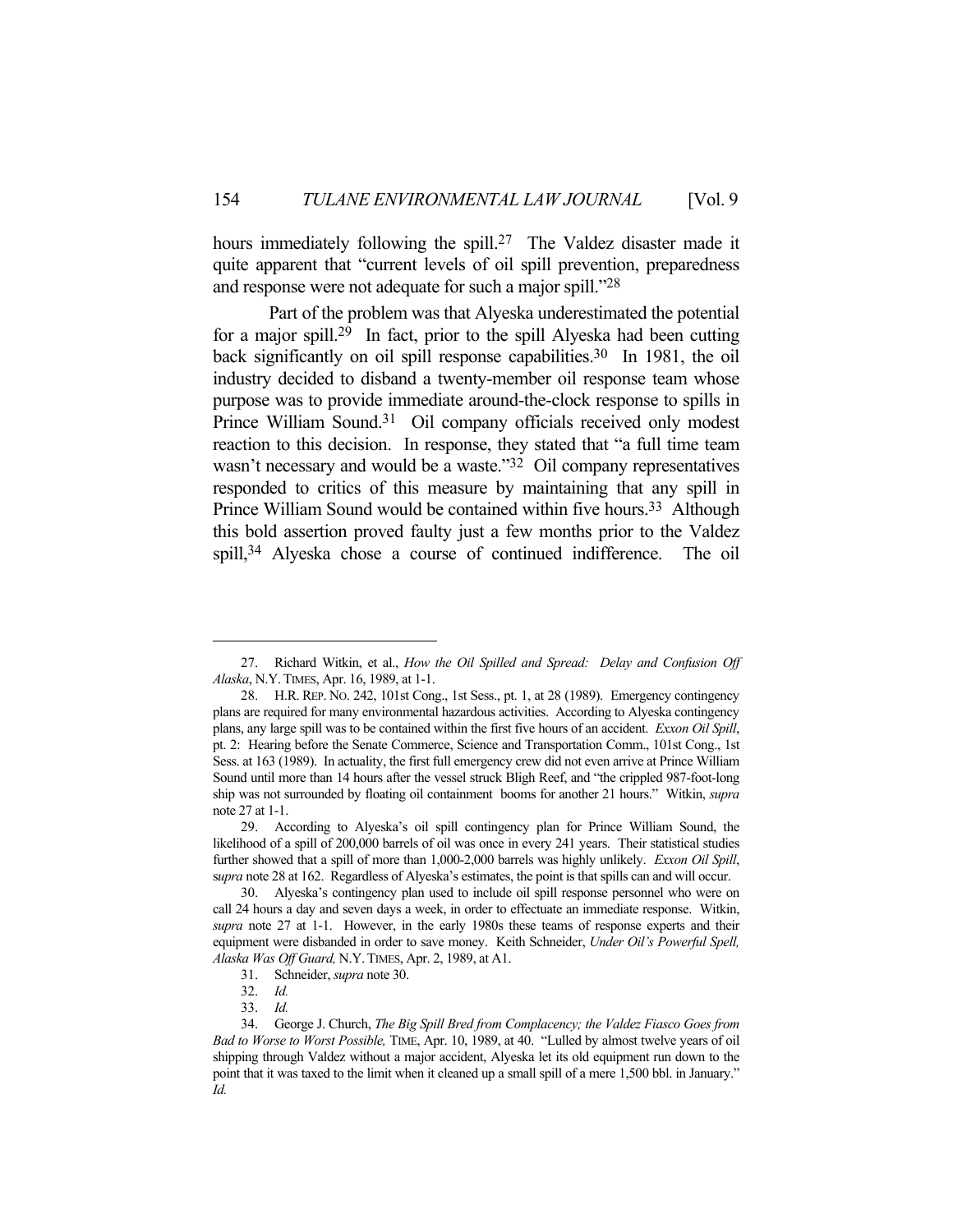industry concluded that the costs of maintaining a fully staffed response team was unwarranted.35

 Utilization of green capital generated from the Valdez spill forced the oil industry to reevaluate its role in spill response efforts. Pressure was put on the oil industry to improve response and prevention techniques.36 As a result, millions of dollars were invested in creating one of the highest graded response teams in the world.37 Alyeska currently possesses a highly sophisticated and comprehensive cleanup system. If another spill similar to the Valdez, or an even larger spill, were to occur in Alaska, Alyeska is currently equipped to provide the type of support that it claimed was possible prior to the Exxon disaster.

 According to Exxon, additional steps have been taken with regard to prevention as well. "Operation procedures have been modified to improve safety and reduce even further risk of a spill."38 Procedure improvements include the implementation of transit speed controls, ice navigation procedures, and tanker towing drills.39 In addition, Alyeska is currently equipped with a special fleet of vessels and crew whose sole purpose is to escort laden tankers through Prince William Sound, ensuring safe passage.40 So long as oil transport continues throughout the Alaskan region, it is of the utmost importance that these current systems are maintained and periodically upgraded. Exxon has paid a high price for complacency in the past. Hopefully, this lesson will not be lost with time.

 The improvements made to Alyeska would not have occurred without the utilization of the green capital generated from the Valdez spill. Local communities were among those who pressured Exxon into taking steps that ensure another Valdez will never occur in Alaska. Steps

 <sup>35.</sup> Witkin, *supra* note 27 at 1-1.

 <sup>36.</sup> The oil industry has taken steps to diminish the potential of future spills. Caleb Solomon, *Plan for Texas-Size Deep-Water Platform May Shield Shore From Oil-Tanker Spills*, WALL STREET J., Sept. 7, 1990, at B-1. Oil consortiums are looking into the development of giant offshore platforms "at which Supertankers would unload far from beaches and crowded ports." *Id.* By avoiding inlets, ports and narrow waterways, tankers are less likely to hit something and rupture. The system would be similar to the Louisiana Offshore Oil Port. The environmental attractiveness of the project makes the platform "a plus in planners' and regulators' minds." *Id.*

 <sup>37.</sup> Roce, *supra* note 21.

 <sup>38.</sup> Excerpt from an Exxon promotional brochure entitled *Three Years After: Conditions in Prince William Sound and the Gulf of Alaska*, October 1992, at 30-31.

 <sup>39.</sup> *Id.*

 <sup>40.</sup> *Id*. The Ship Escort/Response Vessel Systems (SERVES) stay within one half mile of the tankers and are prepared to respond immediately to any vessel distress call. *Id*.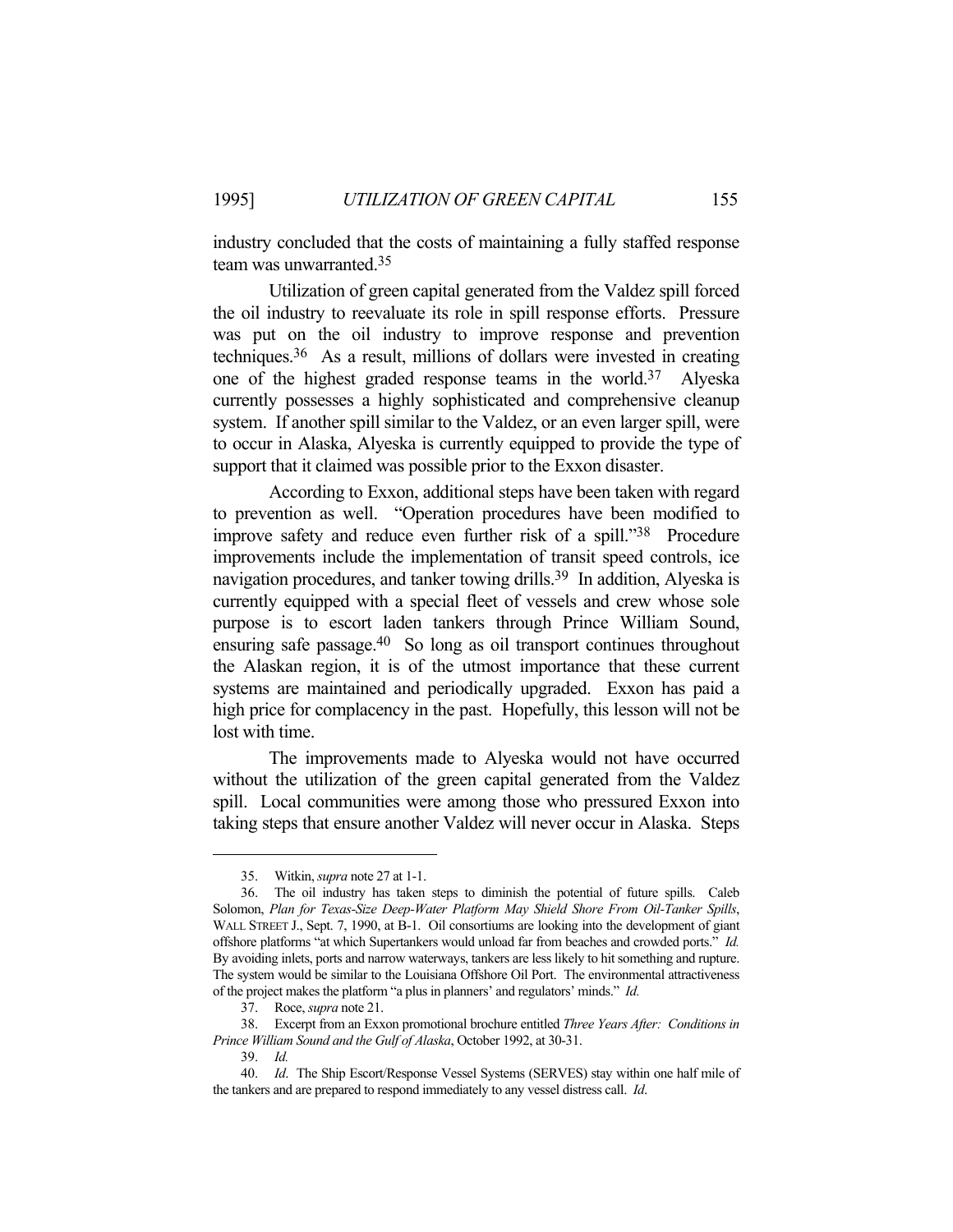have also been taken to strengthen response capabilities on a national  $level<sub>1</sub>41$ 

## *B. Local Organizations*

 Ad-hoc citizen grass-root organizations that form as a direct result of an environmental disaster are extremely effective. "It is quite remarkable what they can achieve."<sup>42</sup> In the event of an environmental disaster, local activists will emerge very quickly. Environmental communities should be ready to funnel money to these groups when they form. State and national organizations should be able and willing to provide them with the start-up capital needed to form a cohesive group. "We need to get money to these people so that they can do their thing."<sup>43</sup> These groups can be tremendously powerful because nobody is pulling their strings. The groups have a specific agenda and intend to utilize green capital generated from environmental disasters to achieve their goals.

 In the aftermath of the Valdez spill, preventing future spills became a primary goal of the Alaskan citizenry. Utilization of green capital derived from the spill opened many doors for environmentalists. On a local level, environmental groups such as Oil Reform Alliance formed as a direct result of the spill. The group was created with a specific goal in mind: enactment of the country's most stringent and comprehensive state oil spill regulations.44 Once this goal was realized, the group disbanded.

 Oil Reform Alliance is a perfect example of how to utilize green capital, on a smaller scale, to reach a very specific goal. Preventing future spills became the group's primary agenda. Consequently, the organization had to act fast. Once the Valdez spill was out of the limelight, the group would lose its influential capability. Oil Reform Alliance helped counter this propensity by focusing its attention in

 <sup>41.</sup> The Valdez spill also served as an impetus to response improvements on a national level. Currently, the Marine Spill Response Corporation (MSRC) is the primary national oil spill response mechanism. If a member of the organization that finances MSRC experiences a major spill, MSRC will immediately deploy a response team from one of its twenty five pre-staging areas which are strategically located around the coast of the United States. Telephone Interview with Andrea Hunnicutt, employee of MSRC (Feb. 2, 1995).

 <sup>42.</sup> Ott, *supra* note 5.

 <sup>43.</sup> *Id.*

 <sup>44.</sup> Roce, *supra* note 21.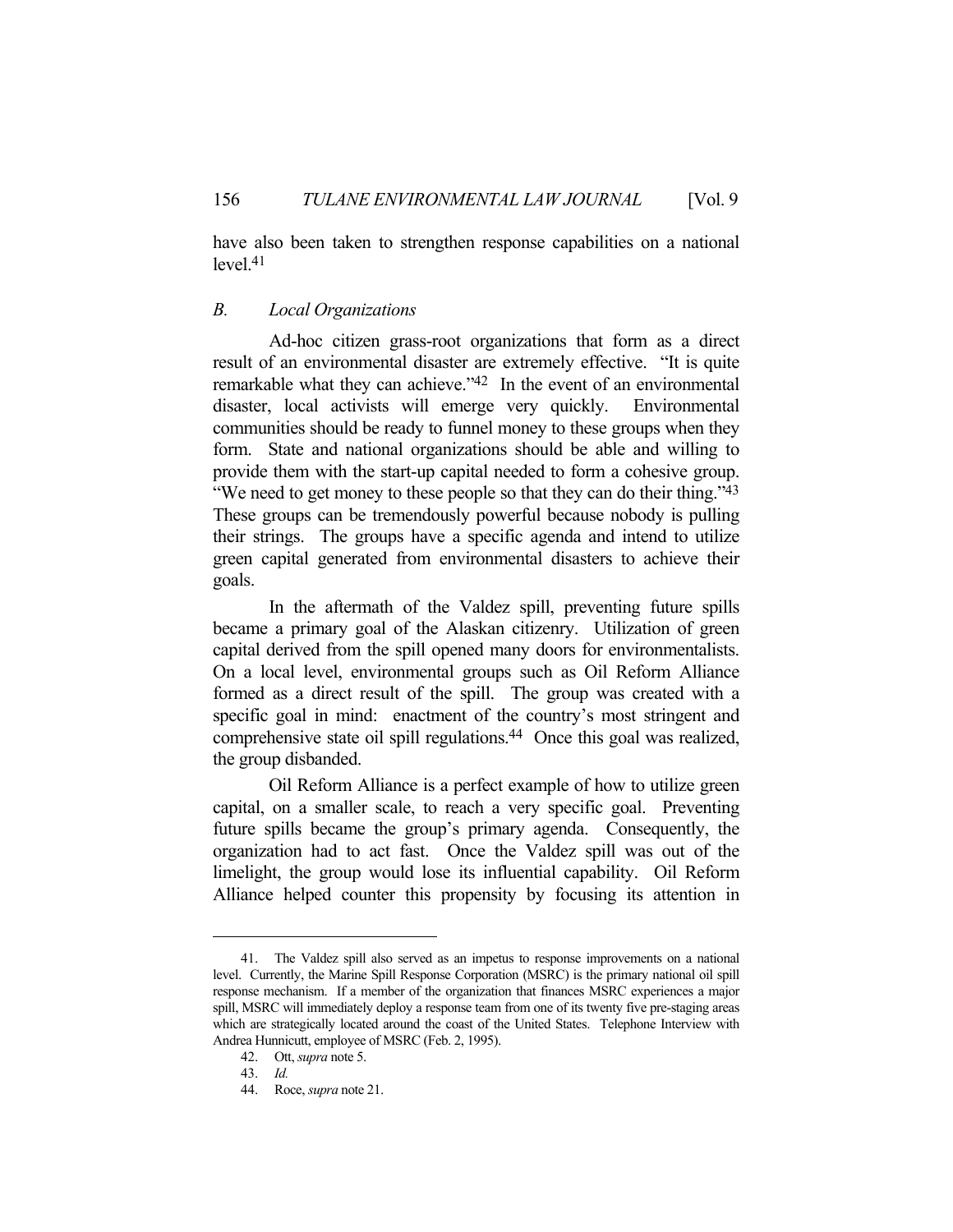Alaska, where the spill's effects will be prevalent for years. Thus, it was able to achieve its goal before running out of green capital.

 According to Ricki Ott, President of Oil Reform Alliance, much of the group's effectiveness was due to its unique structure.45 Oil Reform Alliance was the first real environmental coalition. Constituents of the group not only consisted of environmentalists, but also numerous representatives from Alaskan commercial fishing groups. Diverse representation from all facets of society gave the group the clout it needed to help push through the toughest state oil spill law in the nation.

 Forming a coalition enabled Oil Reform Alliance to tap a constituent base much larger than would have otherwise been possible. Creating a huge network of supporters is essential in achieving success. Without a diverse citizen base, Oil Reform Alliance would not have been nearly as effective.46

 The Coastal Coalition was another local organization formed as a result of the Valdez spill. The organization, founded by Rick Steiner, was comprised of a loose net of local groups from around the state. Much like the Oil Reform Alliance, this coalition focused all of its attentions towards a single objective. The specific focus in this case was to exact from Exxon a settlement for natural resource damages. The parties pursuing the claim included the State of Alaska and the federal government. The Coastal Coalition was instrumental in exacting a 1 billion dollar settlement from Exxon. The money generated from this settlement was used to purchase 100,000 acres of threatened coastal acreage. Had the government chosen to go to court instead of settling, chances are that no money would have changed hands as of yet, and 100,000 acres of threatened coastline would still be in jeopardy. Once the Coastal Coalition realized its goal, the group disbanded.

 An additional area for local organizations to focus green capital is the establishment of a citizens advisory council. Two years prior to the Valdez incident, Rick Steiner proposed to Alyeska and the state legislature a plan that would establish a citizens advisory council. His proposal was quickly dismissed by both parties. According to Steiner, a

 <sup>45.</sup> Ott, *supra* note 5.

 <sup>46.</sup> *Id.* According to Ricki Ott, if oil lobbyists were influencing state legislators, all she had to do was "activate the network" and the representative would be inundated with numerous calls from constituents demanding environmentally sound state legislation. An effective network may very well be the best way to achieve your goals.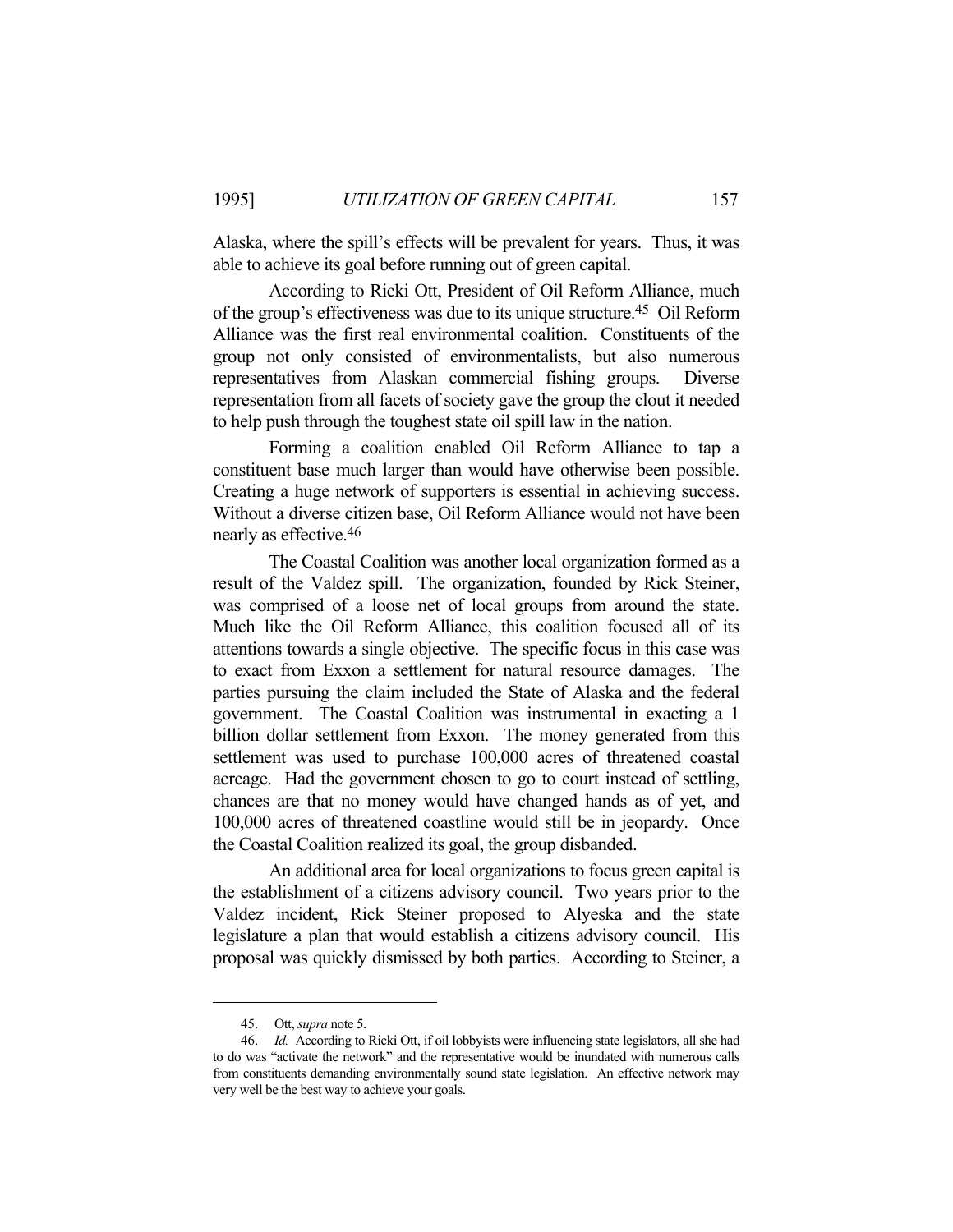citizens council is the sort of thing that should be in place before a disaster occurs. A "group of well informed local citizens making sure that the Coast Guard, state and federal government do their job,"47 is of the utmost importance.

 Such a council would ensure that an effective chain of command was in place, enabling local government to effectively manage environmental problems as they arise.48 Another important aspect of a citizens council is that it creates a direct line of communication between industry and the citizenship of a community. Citizens councils provide an extra check on all parties involved in environmentally hazardous endeavors. Unfortunately, it was not until after the Exxon Valdez spill that citizens councils were established in Alaska.49

## IV. UTILIZING GREEN CAPITAL ON A MORE GLOBAL SCALE

 Green capital can also be used to promote a comprehensive agenda. Greenpeace, the Sierra Club, and a number of other large environmental groups chose to capitalize on the Valdez spill in this fashion.

 Greenpeace decided not to direct its attention toward strengthening response mechanisms, or the enactment of stricter oil pollution laws.50 Instead, the organization focused on what it thought was the real cause of the Valdez spill: oil dependency. The spill "is the most graphic illustration of what potential disaster exists when there is dependency on oil".51 According to Greenpeace, unless we decrease our dependency on oil, spills like Valdez are inevitable.

 One way to decrease our reliance, and to protect the environment, is to restrict access to oil reserves in sensitive areas. The spill has been

 <sup>47.</sup> *Id.* "You have got to turn up the volume on public oversight before an environmental disaster occurs in order to ensure the government responds appropriately." *Id.*

 <sup>48.</sup> Steiner, *supra* note 7. The Valdez spill, for example, brought to light the problems inherent in interfacing local, state, and federal disaster management protocols. For the first six months after the spill there was no explicit chain of command. Telephone Interview with Jim Butler, an environmental lobbyist (March 11, 1991). Clean-up operations would have been much more effective had each party understood its proper role. *Id.*

 <sup>49.</sup> Section 5002 of the Oil Pollution Act of 1990, Public Law 101-380 (Aug. 18, 1990), established a Regional Citizens Advisory Council for the Oil Terminal and Oil Tanker Environmental Oversight and Monitoring Demonstration Programs. The Councils currently receive \$2 million a year from Alyeska for upkeep. Steiner, *supra* note 7.

 <sup>50.</sup> Smith, *supra* note 4.

 <sup>51.</sup> *Id.*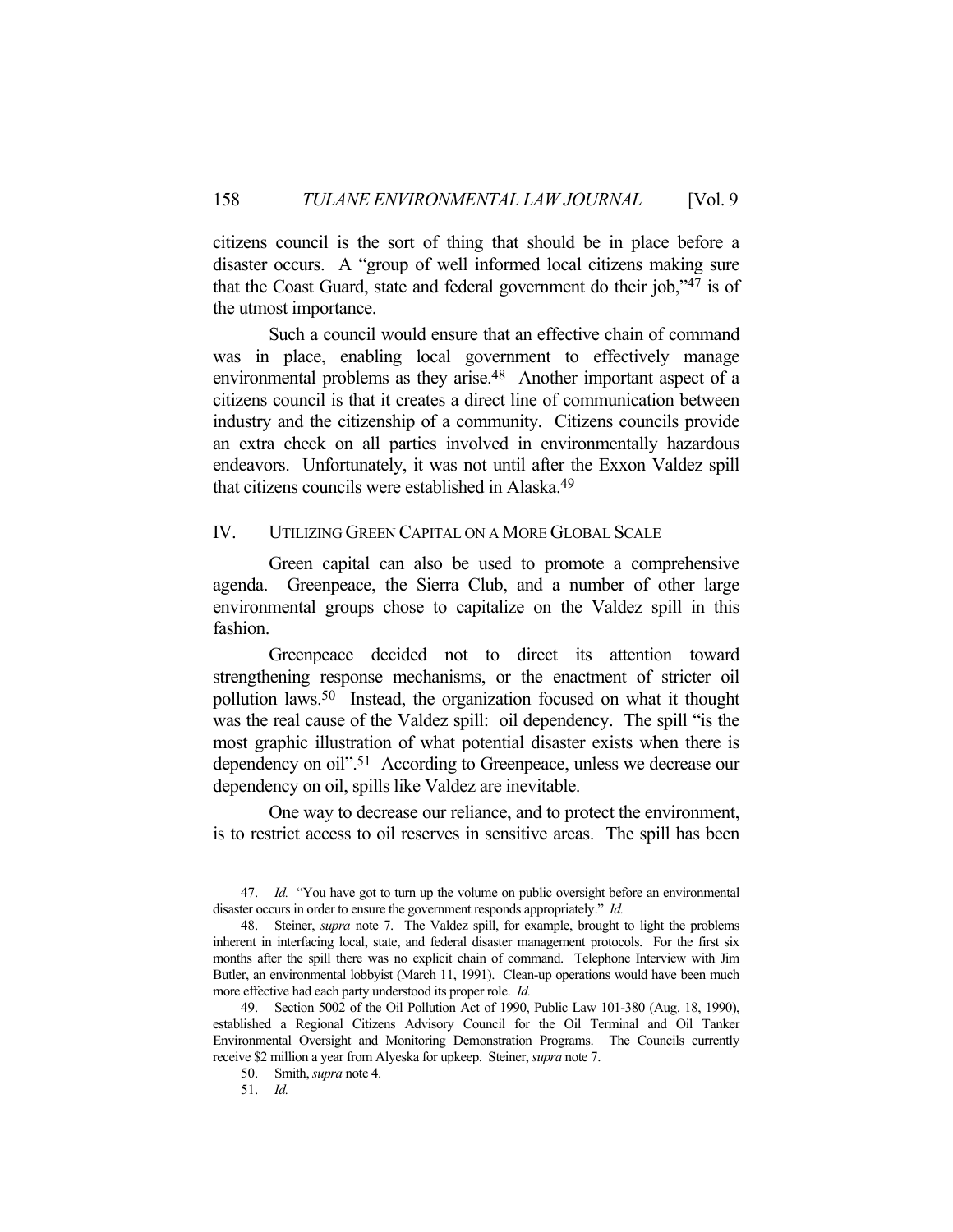used as a tool in preventing additional oil and gas exploration and development in Alaska. After the spill, green capital utilization helped persuade President Bush "to place many sensitive coastal areas off-limits to drilling, and [the spill] dissuaded Congress from heeding Mr. Bush's plea to open up the Arctic National Wildlife Refuge for exploration."52 According to Rick Steiner, a marine advisor for Prince William Sound, the spill forced Congress to table the Arctic National Wildlife Refuge (ANWR) issue for six years, and it has only recently returned to the floor of Congress for debate.53

 Decreased access to these natural resources can have many effects. Greenpeace maintains that the result will be forced energy efficiency. Alternatively, as time passes and the Alaskan coastline recuperates, green capital will be lost, and the oil industry will most likely pressure legislators to open these areas for exploration and development.

 A major shortcoming of green capital is that it dwindles with time, regardless of whether it is utilized. As images of the spill wane, so does interest and involvement in this particular environmental issue.<sup>54</sup> Environmental groups move on to the next pressing ecological issue and public sentiment may shift to an entirely unrelated area. "As soon as the problem is not right in front of their faces, people tend to go back to sleep."<sup>55</sup> We need to find a way to get the public to remember these lessons on a long-term basis.56

 One way in which Greenpeace is dealing with this problem is by tapping into the constituency hardest hit by environmental disasters. With regard to the Valdez spill, local fishermen and native Alaskans were hardest hit, and represent a potential contingent of long-term advocates for curbing oil development. Once local communities achieve success with regard to their immediate goals, including improved emergency response, strict state laws, and compensation for damages, they may be willing to support a more global agenda, such as oil dependency.

 <sup>52.</sup> *Long Shadow of the Exxon Valdez*, N.Y. TIMES, Sept. 21, 1994, at A-22. Alaska's Arctic National Wildlife Refuge is "one of the last large tracts of U.S. wilderness virtually untouched by man." Church, *supra* note 34 at 39. The Exxon Valdez spill was effective in thwarting oil industry access to the refuge because it "illustrated in a devastating way how delicate the environment of Alaska can be and how impotent we are to protect it from our own mistakes." *Id.*

 <sup>53.</sup> Steiner, *supra* note 7.

 <sup>54.</sup> Roce, *supra* note 21.

 <sup>55.</sup> Smith, *supra* note 4.

 <sup>56.</sup> *Id.*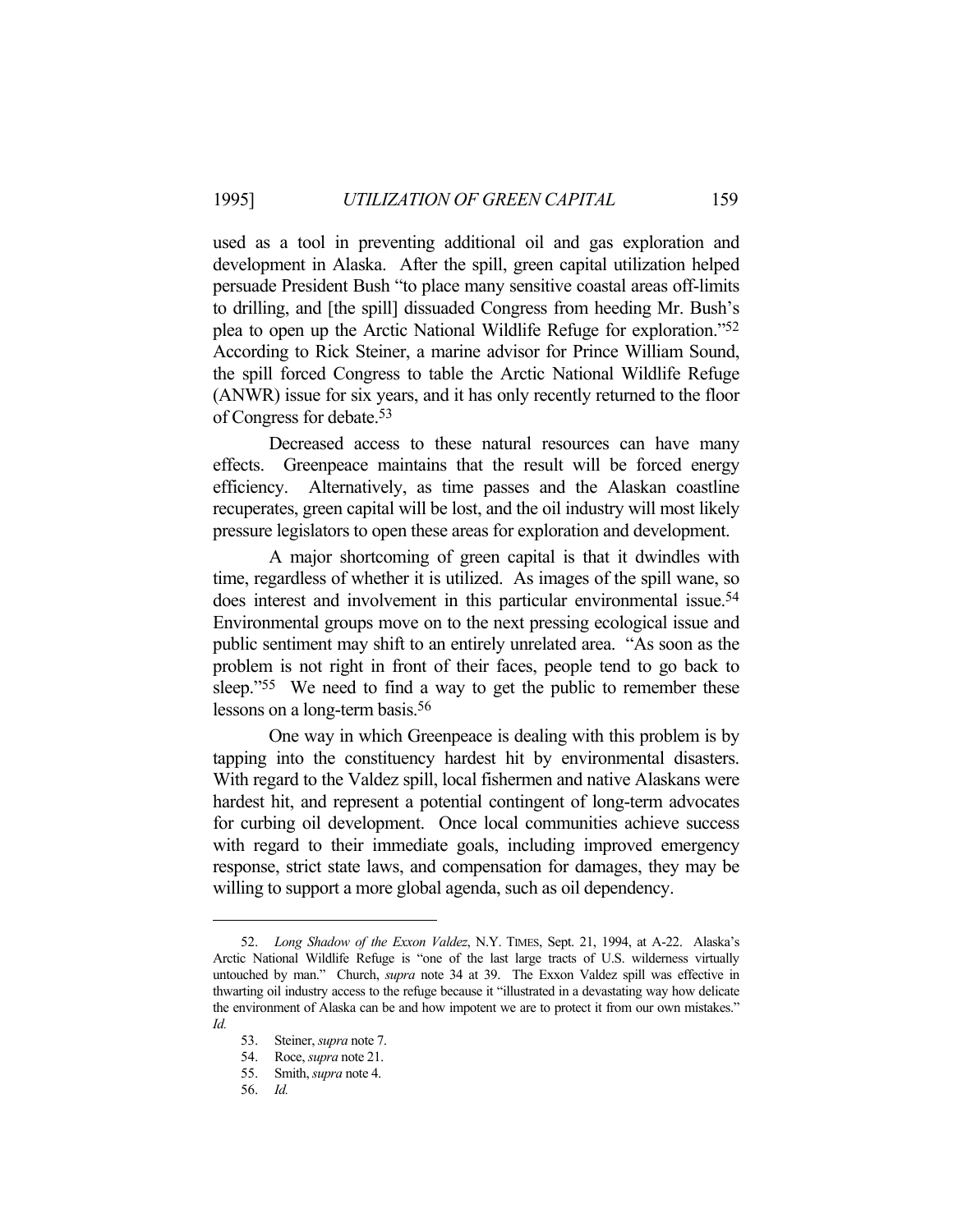The adverse effects of the spill on local fishing communities and native Alaskans may not be fully realized for years.<sup>57</sup> Consequently, previously complacent communities<sup>58</sup> may very well become the oil industries largest obstacle. One of the objectives of Greenpeace is to get these people involved in the decision making process and thwart future oil development, thereby, preventing future oil spills.59

 The ability of Greenpeace to solicit supporters in local communities where the environmental disasters occur offer an innovative approach to green capital utilization. Although local groups such as Oil Reform Alliance disbanded after their immediate goals were met, communities directly affected by an environmental disaster may provide a potential stronghold of long-term constituent support.

 Environmental disasters also provide environmental organizations with the opportunity to promote membership and grassroots activity on a national level. The Exxon spill proved quite effective in this regard. Due to the fact that the spill was so visible, a large number of people who already cared for the environment but lacked a more particular cause was mobilized. Membership in virtually every environmental group soared, as did the number of environmental protests and media coverage.<sup>60</sup> "The Valdez spill, with its dramatic television footage of a huge and grotesque environmental disaster was the 'Pearl Harbor' of the U.S. environmental movement."<sup>61</sup>

 In fact, the spill had such an overwhelming impact on a national level that local environmental groups from other states were able to capitalize on the disaster. In North Carolina, for example, environmentalists had long maintained that state regulations regarding oil spills were inadequate. The Valdez disaster thrust these concerns into the

 <sup>57.</sup> *Valdez Spill Toll is Now Called Far Worse*, N.Y. TIMES, Apr. 17, 1992, at 1-6.

 <sup>58.</sup> Prior to the spill most Alaskans sat idly by while oil development progressed. Strong bonds between Alaskans and oil companies led to a false sense of security. "All through this decade, while earning billions from petroleum, Alaskans have allowed the oil industry to save money by curtailing preparations for an environmental emergency like the one that has now fouled Prince William Sound." Schneider, *supra* note 30 at 1. Periodic proposals for enhancing current levels of safety inspectors and experts were stymied by the oil companies' political strength. Even the curtailment of emergency preparedness raised only a modest reaction from Alaskans. The oil consortium was strong enough to convince Alaskans that "enough safeguards were in place to prevent an accident," when in fact there were not. *Id*.

 <sup>59.</sup> Smith, *supra* note 4.

 <sup>60.</sup> Young, *supra* note 10.

 <sup>61.</sup> Randle, *supra* note 13.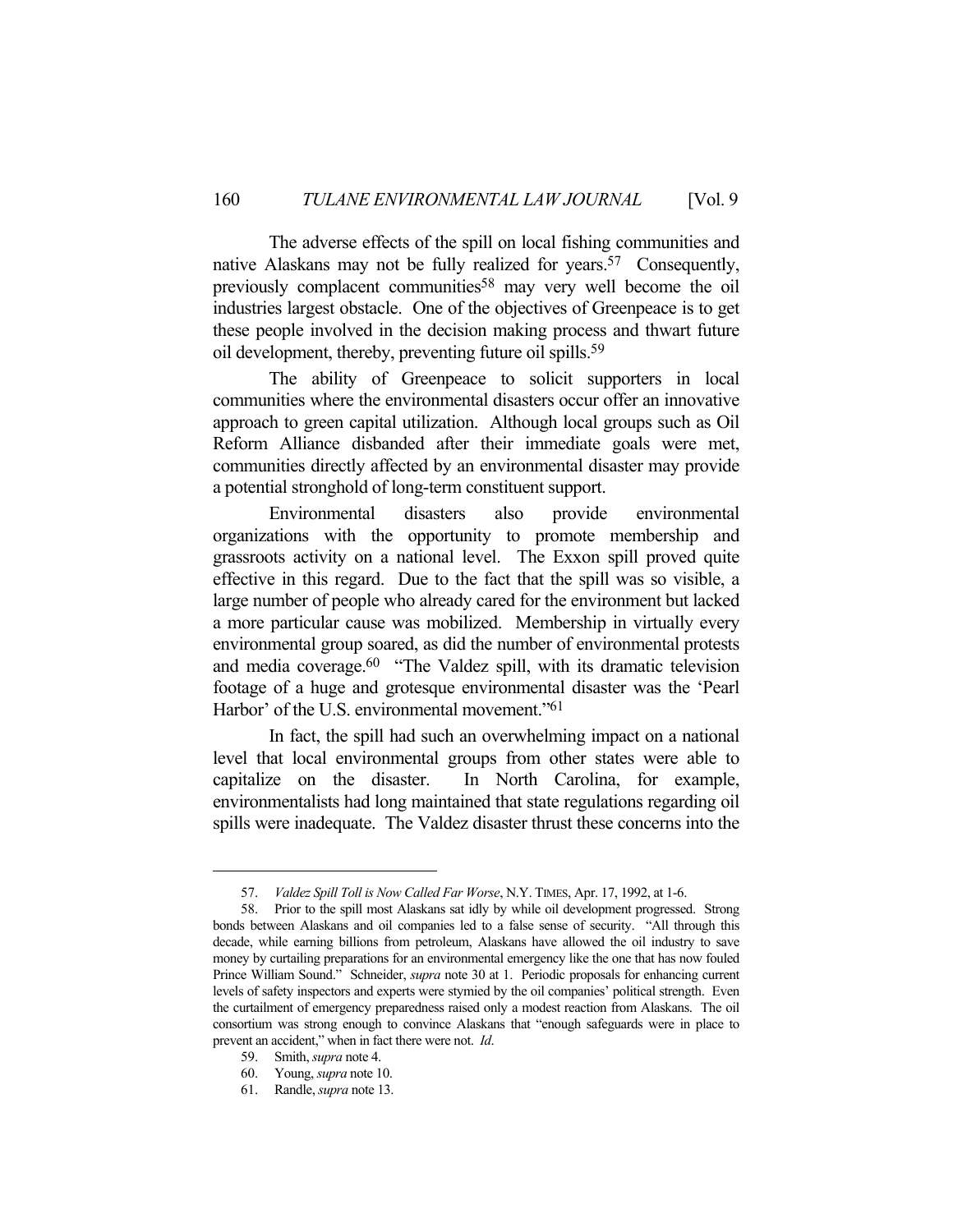limelight. It gave environmentalists and commercial concerns the needed leverage to effectuate positive change.62

 In July of 1989, merely four months after the Valdez incident, the General Assembly of North Carolina "enacted comprehensive legislation dealing specifically with oil spill liability and cleanup."63 Although not as comprehensive as its Alaskan counterpart, enactment of North Carolina's Oil Spill Act is primarily due to the ability of local environmentalists to tap into the green capital generated from the Valdez spill.

#### V. GREEN CAPITAL'S AFFECT ON CORPORATIONS

 The effective scope of green capital stretches beyond legislative and political arenas as well. On a much broader front, economic coalitions formed as a result of the Valdez spill. In response to an overwhelming perception of ineptitude and indifference on the part of Exxon in reaction to the spill, the Coalition of Environmentally Responsible Economies was formed (CERES).64 The organization consists of a consortium of seventeen environmental groups and sixteen social investment funds.<sup>65</sup> The coalition's purpose is to "set forth broad standards for evaluating activities by corporations that directly or indirectly impact the Earth's biosphere."66 CERES has determined that the most effective way to promote its agenda is through shareholder proxy proposals.67

 The coalition "developed what it calls the 'Valdez Principles,' a set of broad principles designed to provide an environmental responsibility signpost for investors to follow when choosing among

 <sup>62.</sup> Gary V. Perko, *Spillover from the Exxon Valdez: North Carolina's New Offshore Oil Spill Statute*, 68 N.C. L. REV. 1214, 1215 (1990). "[B]oth environmentalists and commercial interests worried that a spill off the North Carolina coast would 'foul the state's beaches and blacken the reputation of its tourism and fishing industries.'" *Id.*

 <sup>63.</sup> *Id.*

 <sup>64.</sup> W. EDWARD STEAD & JEAN GARNER STEAD, MANAGEMENT FOR A SMALL PLANET: STRATEGIC DECISION MAKING AND THE ENVIRONMENT 156 (1992).

 <sup>65.</sup> *Id.*

 <sup>66.</sup> *Id.*

 <sup>67.</sup> Any shareholder of a corporation can request that a specific proposal be added to the annual proxy statement of the corporation. The Board of Director's decision whether to include a specific shareholder proposal on the proxy card is governed by Rule 14(a)(8) of the Securities and Exchange Commission Rules. The proxy statement, with all approved proposals, is mailed to all shareholders of the corporation, who then vote on each proposal. CHARLES R. O'KELLY, JR., CORPORATIONS AND OTHER BUSINESS ENTERPRISES 212-34 (1992).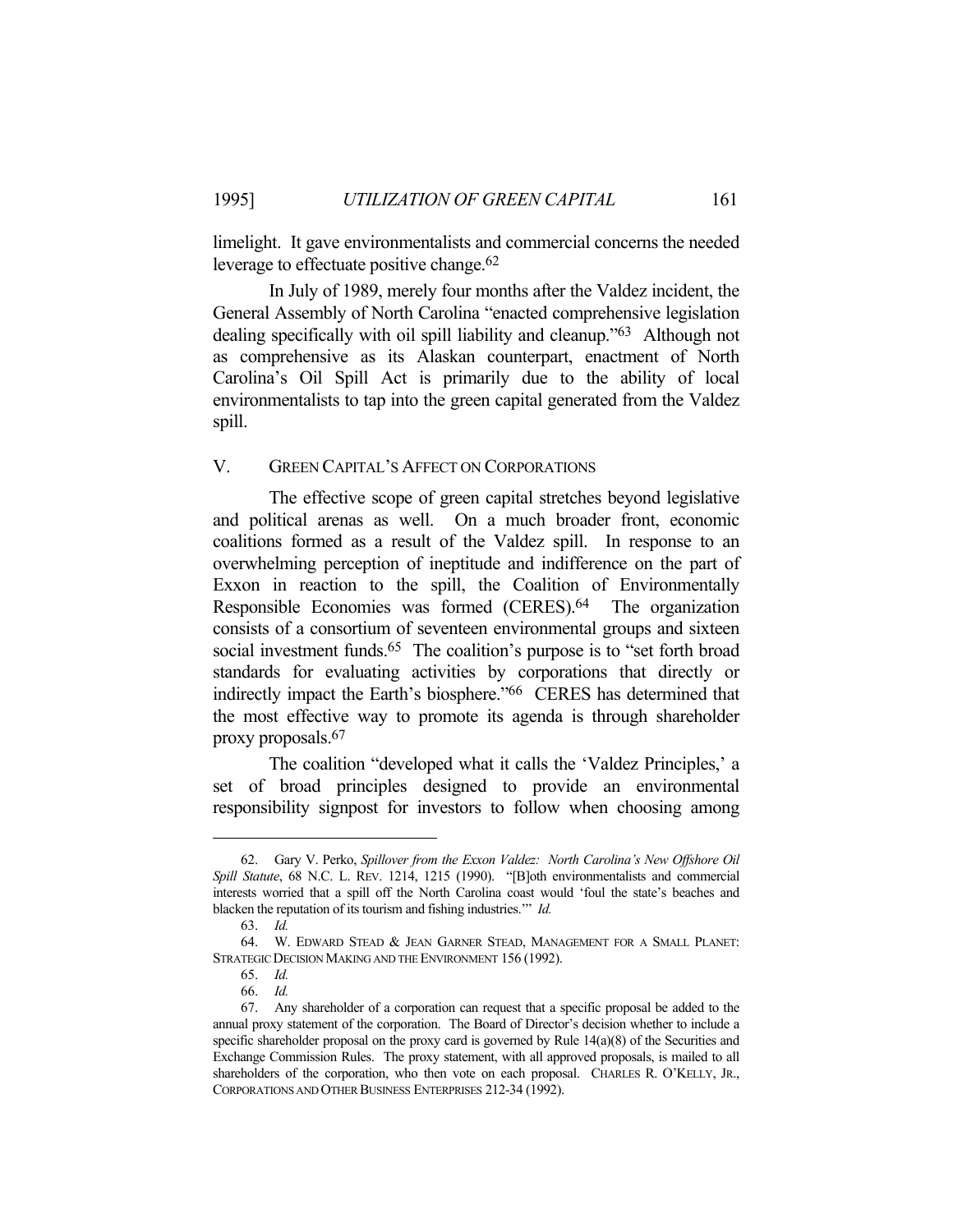investment opportunities."68 Many of the ten Valdez Principles deal with issues that were of the utmost concern immediately after the spill.<sup>69</sup> CERES encourages companies to promote these principles "in order to signify their long-term commitment to the process of achieving environmental sustainability."70

 Although the Valdez Principles have appeared on the proxy statements of numerous corporations, including Exxon's, a majority of shareholders has yet to approve the proposal.<sup>71</sup> However, CERES is encouraged by the fact that the affirmative responses received constitutes a large enough shareholder stake to ensure that the proposal will be added to subsequent proxy statements. CERES' expectation is that "[a]s these principles appear on more and more proxy proposals, organizations will feel increased stakeholder pressures to be more environmentally responsible."72 The coalition also maintains a list of environmentally conscious investments for "green investors."73

## VI. INDUSTRY'S RESPONSE TO GREEN CAPITAL

 Industry has accused environmental groups of grandstanding around environmental disasters, using accidents to promote green ideologies to the public and government.74 According to Brian Trim, a consultant for Exxon, most environmentalists are very shrewd: they wait until an ecological disaster occurs and than focus primarily on the emotional issues involved.75 Playing on people's emotions enables

 <sup>68.</sup> STEAD, *supra* note 64.

 <sup>69.</sup> The ten principles deal with "biosphere protection, resource sustainability, risk reduction, product safety, damage compensation, disclosure of environmental mishaps, appointment of environmentalists to board of directors and management positions, and annual selfaudits of environmental activities." STEAD, *supra* note 64. The first six of these principles concern issues raised after the Valdez spill.

 <sup>70.</sup> *Id.* at 157.

 <sup>71.</sup> *Id.* Other corporations that have included the proposal on their proxy cards include American Express, Atlantic Richfields, Kerr-McGee, Union Pacific, and Southern Companies. *Id.* 72. *Id.*

 <sup>73.</sup> Barbara A. Boczar, *Toward a Viable Environmental Regulatory Framework: From Corporate Environmental Management to Regulatory Consensus*, 6 DEPAUL BUS. L.J. 291, 291 (1994).

 <sup>74.</sup> Smith, *supra* note 4.

 <sup>75.</sup> Telephone Interview with Brian Trim, consultant with Woodward Clyde Consulting (Feb. 7, 1995). Mr. Trim works for Woodward Clyde Consulting, a firm hired by Exxon after the Valdez spill to carry out studies on the spill's effects. Due to the fact that at the time of this interview Exxon litigation was pending, Mr. Trim could not comment directly on the Exxon Valdez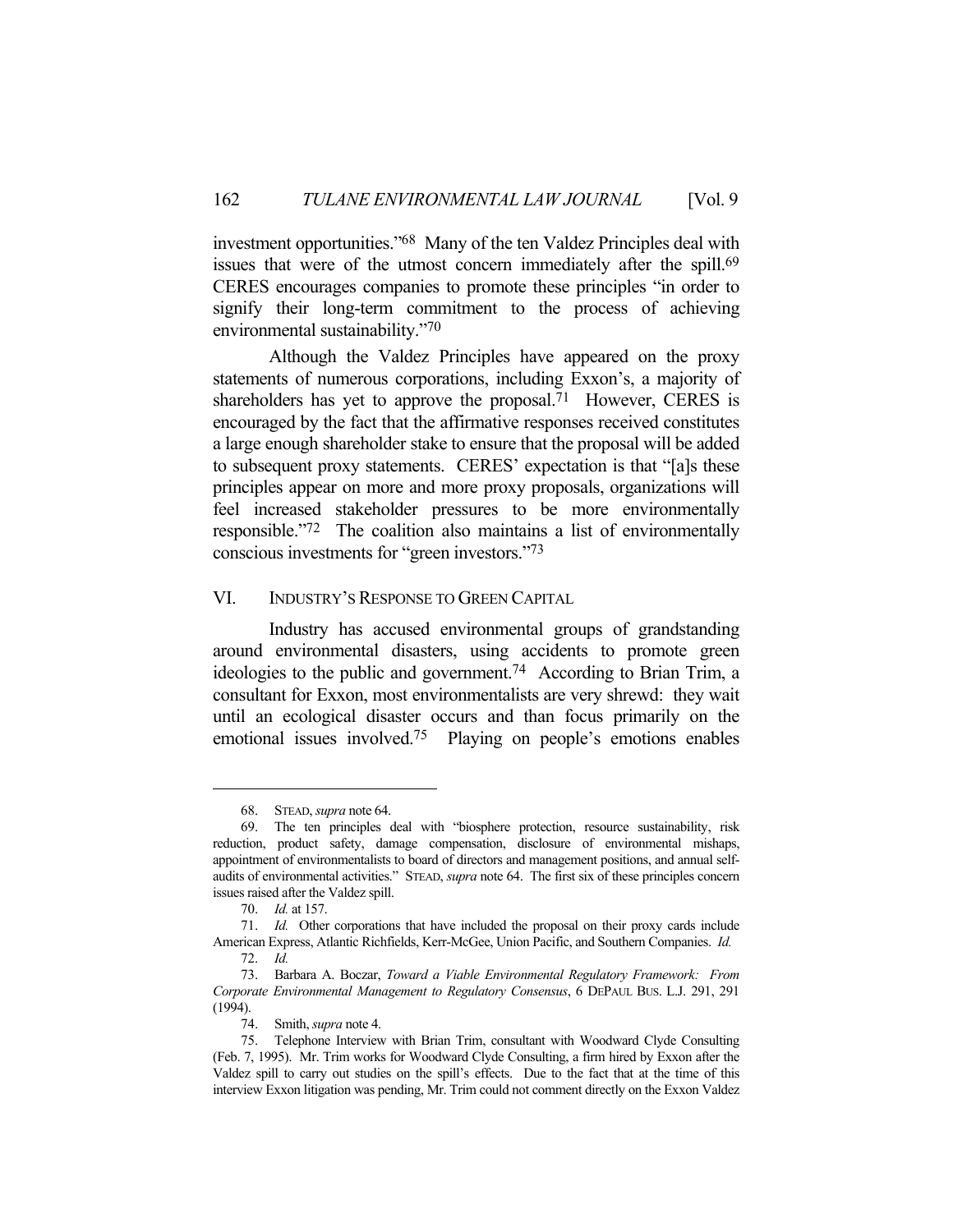environmental groups to maximize constituent response on a particular cause.

In fact, much of what industry maintains in this regard is true.<sup>76</sup> "Incidents become the vice which agitates the system."77 The most effective way for environmental groups to effectuate positive change is to capitalize on green capital generated from environmental disasters, such as the Valdez spill. People simply do not listen to reports or statistics. Unless they can actually see the detrimental effects of a particular industry action, citizens do not seem to want to get involved. "Everything we said after Valdez we had said a million times before, but no one listened."78 Prior to the spill, the environmental community could not seem to raise the warning flag sufficiently to achieve adequate oil spill response and prevention measures.<sup>79</sup>

 Given the fact that environmentalists are going to capitalize on industry-precipitated environmental disasters, certain defensive posturing on the part of industry will also inevitably occur. After the Valdez incident, Exxon pulled all advertising for a full year.<sup>80</sup> Then, once the oil company thought that most of the green capital derived from the spill had dissipated, they reentered the advertising medium full throttle. 81

 According to Ricki Ott, President of the now-defunct Oil Reform Alliance, industry's objectives are long term. They can afford to wait out a public relations nightmare and still recover. Industry proponents acknowledge that one area in which industry is lacking is effective public relations campaigning in the wake of an environmental disaster.82

 Industry has also responded to green capital utilization on a global scale. Because environmental regulations have increased the costs of doing business in the United States, many industries are currently focusing their attentions internationally. A number of oil companies, including Exxon, Mobil, and Penzoil, are actively pursuing oil exploration overseas because it is more economically efficient.

spill. The information which Mr. Trim provided is based on his extensive dealings with other projects.

 <sup>76.</sup> Smith, *supra* note 4 ("We have no choice but to grandstand around disasters").

 <sup>77.</sup> Wenk, *supra* note 6.

 <sup>78.</sup> *Id.*

 <sup>79.</sup> Steiner, *supra* note 7.

 <sup>80.</sup> Ott, *supra* note 5.

 <sup>81.</sup> *Id.* Waiting for the public to lose interest in a particular environmental disaster and then blitzing them with advertising is a tactic that industry uses to recoup lost revenues and support. *Id.*

 <sup>82.</sup> Trim, *supra* note 75.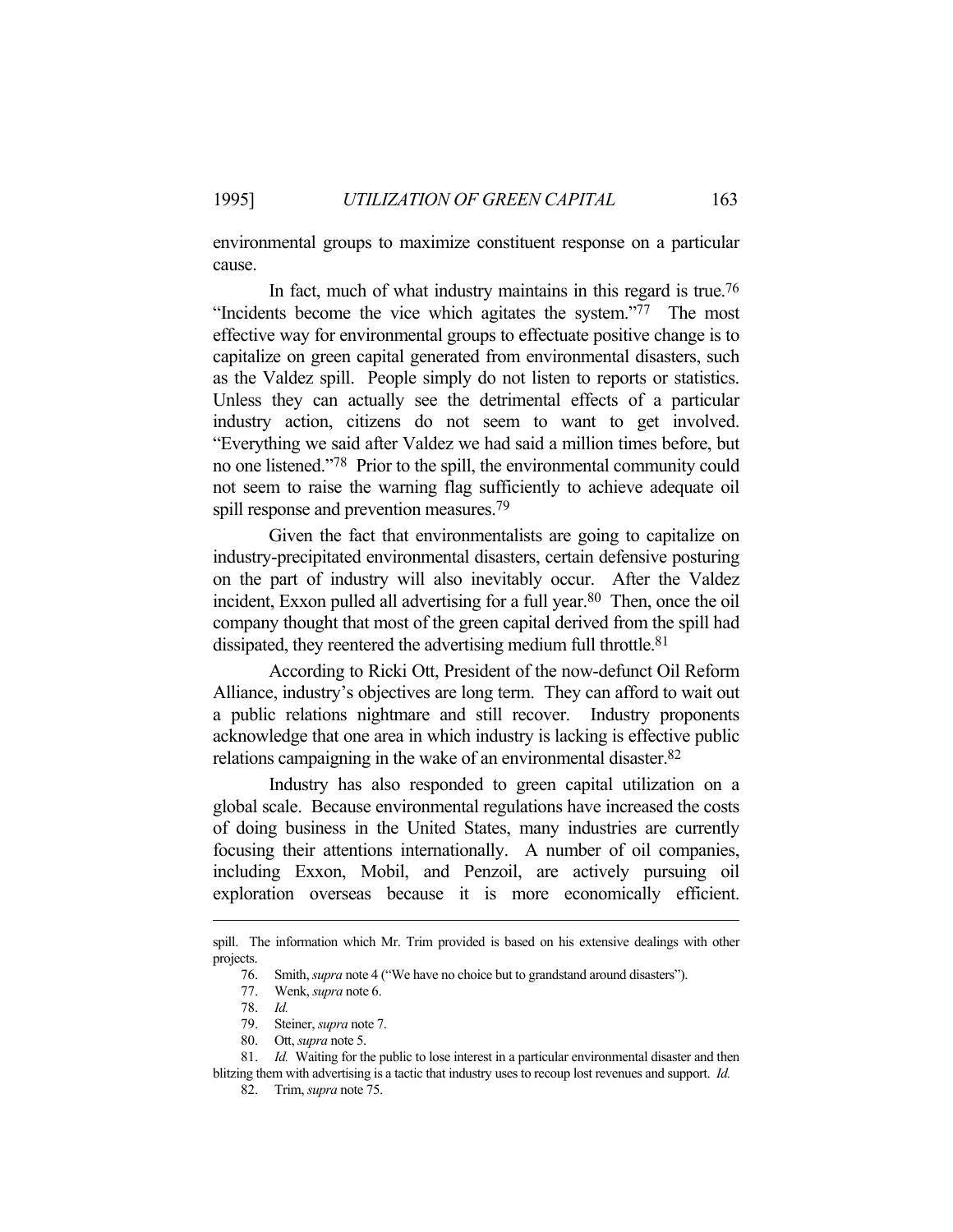Environmental laws and regulations, such as the Act, have increased the cost of oil exploration and transport to the point where it is cheaper to go overseas, where environmental restrictions and regulations are minimal.83

 Besides loss of domestic revenues, this increasing propensity to seek foreign markets also has detrimental environmental effects. Less stringent international regulations will inevitably result in an increased number of international ecological tragedies. This creates quite a quandary for environmentalists here in the United States. The more effective they are in enhancing environmental regulations and standards, the more likely that industry will relocate overseas, thereby escalating the chances of an international environmental disaster. On a global scale this does not seem to be an environmentally efficient result.

 Industry's increasing propensity to focus attention on overseas markets can also be looked at from a conservation perspective. Accordingly, driving industry overseas can be viewed as beneficial, since natural resources are limited.<sup>84</sup> By exploiting international markets today, we are protecting our own resources for tomorrow. "In the long run we will have access to resources that would have otherwise been depleted."85 An additional environmental benefit might also be realized by preserving our natural resources for the immediate future. Foreseeable advancements in oil extraction and transportation techniques may result in the ability to harvest natural resources with minimal potential adverse effects on the environment. The aforementioned tactics should be taken into account prior to utilizing green capital to achieve a specific goal.

#### VII. CONCLUSION

 Although the primary focus of this Comment has been on the Exxon Valdez spill, green capital is generated from any type of environmental disaster. In fact, opportunities to effectuate positive change after a tragedy are not limited to environmental predicaments. It

 <sup>83.</sup> *Id.* "We are effectively legislating and regulating ourselves out of business." *Id.* Mr. Trim further maintains that "with environmental laws we are working the system to the point where we can not compete in the world market, and the economy is going to suffer as a result." *Id*. Some industry experts maintain that stiff environmental regulations alone would be insufficient to push industry overseas. Wenk, *supra* note 6.

 <sup>84.</sup> Wenk, *supra* note 6.

 <sup>85.</sup> *Id.* We should try to protect our own resources from early exploration, if that means going overseas then so be it. *Id.*